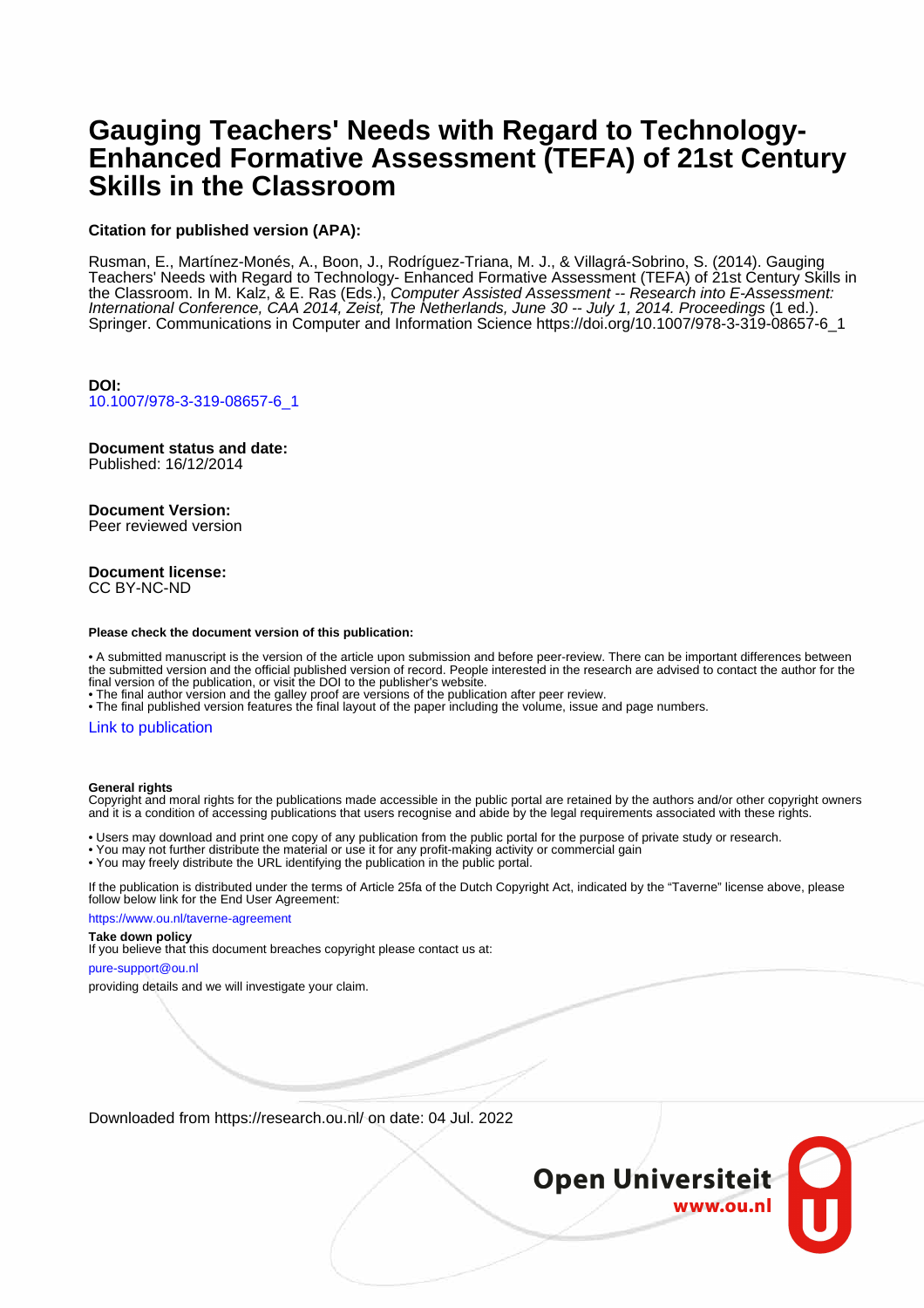# **Gauging Teachers' Needs with Regard to Technology-Enhanced Formative Assessment (TEFA) of 21st Century Skills in the Classroom**

Ellen Rusman<sup>1</sup>, Alejandra Martínez-Monés<sup>2</sup>, Jo Boon<sup>1</sup> María Jesús Rodríguez-Triana<sup>2</sup>, Sara Villagrá-Sobrino<sup>2</sup>

1) Welten Institute. Open University of the Netherlands, Valkenburgerweg 167, Heerlen, The Netherlands. email: ellen.rusman@ou.nl, jo.boon@ou.nl 2) GSIC-EMIC Group. Universidad de Valladolid. Paseo de Belén, nº 7, Valladolid, Spain. email: amartine@infor.uva.es, chus@gsic.uva.es, sarena@pdg.uva.es

**Abstract.** Several trends in society have led to a request towards schools to integrate 21st Century Skills and technology enhanced formative assessment (TEFA) in their curricula. Although there are frameworks defined at an international level, implementation of technology enhanced formative assessment of 21<sup>st</sup> century skills at school level is seldom. This paper explores the underlying reasons for this hampered implementation by consulting and collaborating with teachers. It provides an overview of these reasons and proposes a collaborative professionalization approach to overcome detected implementation barriers and challenges.

**Keywords:** Technology-Enhanced Formative Assessment (TEFA); formative assessment; 21<sup>st</sup> Century Skills; teacher professionalization

## **1 Introduction**

The fast developments in society imply the necessity of being able to deal with growing complexity, ill-structured problems and with uncertainty about the knowledge and skills needed to function competently. Changing professional and societal demands impact significantly on the requirements for education at all levels. It implies that schools integrate new knowledge and skills in their curricula and have tools to assess them. In this paper we discuss three important trends which should lead to approaches to be used in schools, colleges and universities to facilitate the learning process needed for the development of skills to live, learn and work in society: 1) the proposition of  $21<sup>st</sup>$  Century Skills, 2) the growing attention for formative assessment and 3) the availability of tools for Technology-enhanced formative assessment. Although the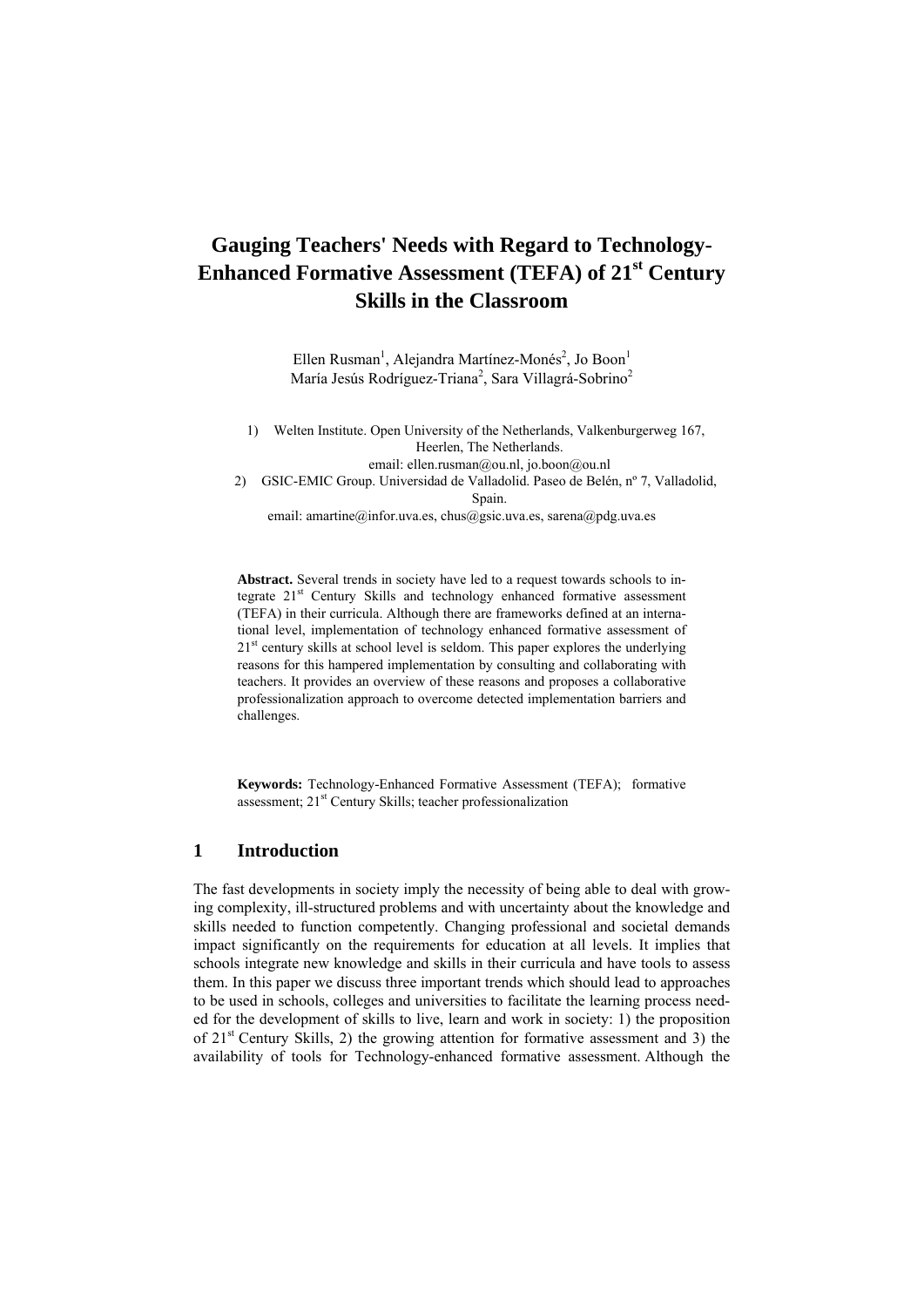key competences and the  $21<sup>st</sup>$  Century Skills are defined and elaborated in several international frameworks, we argue that the link to approaches to implement them is currently missing. Although these are meant to be applied and implemented in each member state, several studies [1][2] mention that, although the competences and skills are seen as important by both policy makers as well as teachers and school managers, few countries have developed implementation plans and assessment policies for them.

In this paper we describe these trends , analyse why implementation at classroom level currently hampers and how implementation could be supported. The analysis is based on Spanish and Dutch data gathered amongst teachers. These data were collected in the context of the PREATY project (**PR**oposing modern **E**-assessment Approaches and **T**ools to Young and experienced in-service teachers)<sup>1</sup>. This project aims to equip teachers in primary and secondary schools with e-assessment strategies and tools to evaluate a number of key  $21<sup>st</sup>$  Century Skills and competences. Opposite to the traditional test and output-focussed perspective on assessment, the project pursues to promote assessment for learning, therefore focussing mainly on the formative assessment [4, 5, 6, 7] of these skills. To analyse the reasons for the tardiness of implementation of 21<sup>st</sup> Century Skills internationally we use a framework developed by Surrey and Ely [3]. They define eight conditions that positively contribute to the implementation of instructional innovations in education:

- 1. **Dissatisfaction with the status quo**; beliefs on the part of the users (teachers) that things could be better or that others are doing better than themselves. Dissatisfaction can be innate or can be induced by external information about alternatives.
- 2. **Knowledge and skills exist**; people feel confident to introduce an innovation when they feel competent to do so. A lack of required knowledge and skills lead to immobilization and frustration; training is usually a vital part of innovations.
- 3. **Availability of resources**; all resources that are required to make the innovation work are provided, e.g. ICT or building infrastructure. Without them the innovation is impossible or reduced.
- 4. **Availability of time**; (company) time needed to acquire and practice knowledge and skills.
- 5. **Rewards or incentives**; rewards given for meeting an acceptable standard of performance.
- 6. **Participation**; the involvement of all stakeholders that are contributing to the process.
- 7. **Commitment**; evidence of individual support for the innovation
- 8. **Leadership;** support of different hierarchical levels in the organization

In the rest of the paper we first describe the three trends mentioned. Then we describe empirical results indicative for the level of implementation in schools.

In the concluding section we use the scheme proposed by Surrey and Ely [3] to link the different conditions for and their effect on implementation to the empirical data. The discussion section of the paper contains propositions to improve implementation as we explore them within the PREATY project.

<sup>&</sup>lt;sup>1</sup> www.preaty-project.eu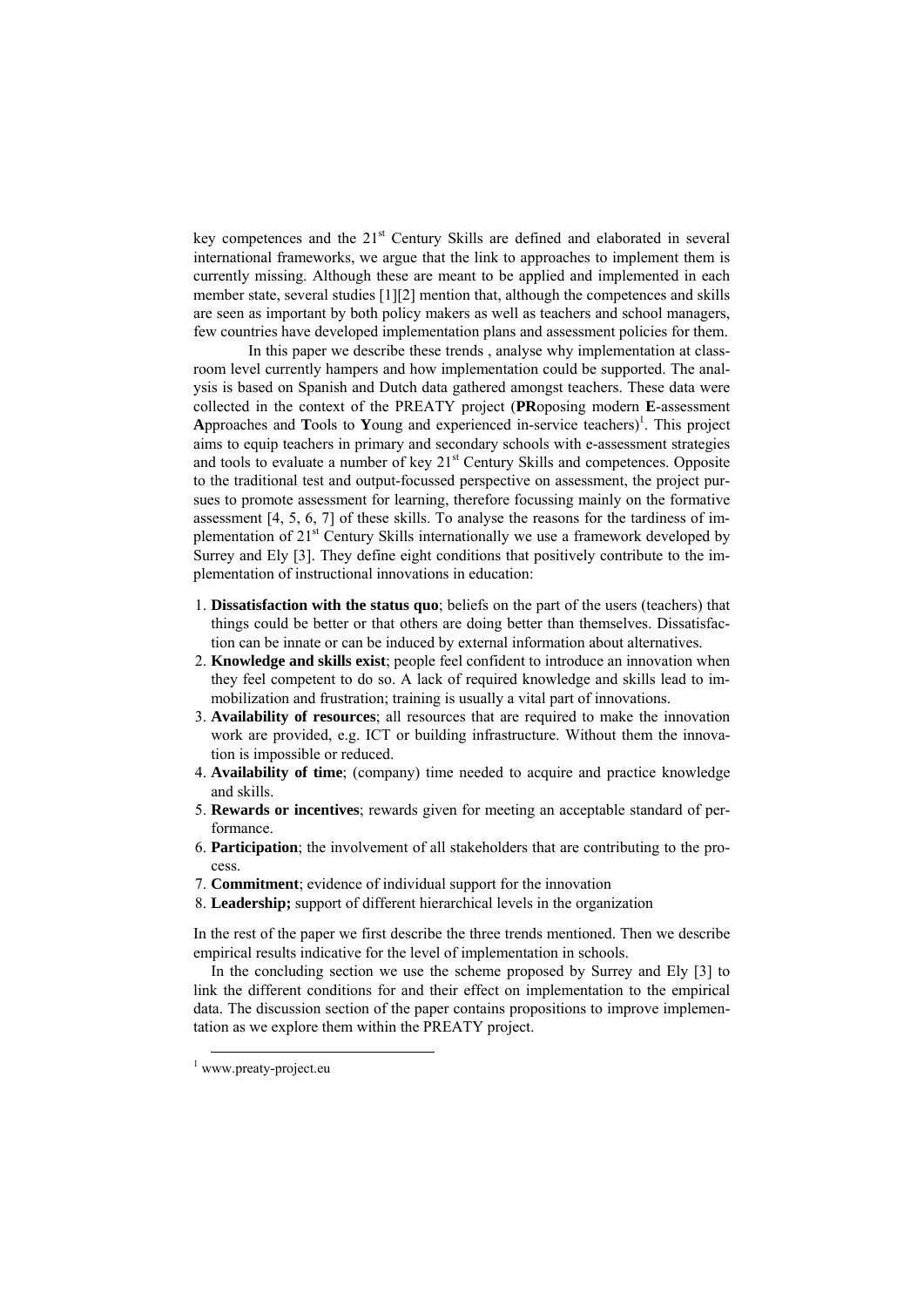## **2 Formative assessment and technology-enhanced formative assessment**

Assessment is a key aspect in any learning process. Formative assessment contributes to achieve learning goals, due to the feedback and feed-forward information it provides to learners about their performance [4,5,6,7]. Moreover, assessment shapes learning, as students tend to concentrate their efforts on those tasks that have a greater assessment weight or on faults that they made, and assessment promotes students' attitudes towards learning, as well as the tactics they employ [8]. In response to this, authentic evaluation approaches emphasize the alignment between learning goals, application contexts and assessment criteria, as well as in the participation of the students in continuous assessment processes [9].

As with almost any activity in our lives, ICT has the potential to support and enhance assessment processes. This support goes beyond the first approaches to the use of ICT technologies to perform on-line tests. The Joint Information Systems Committee defined a broad concept of e-assessment as any electronic process in which ICT is used to present and perform tasks and activities related to assessment, from the perspective of any of the possible stakeholders: learners, tutors, institutions or the general public [10]. This wider concept of e-assessment leaves more space for benefiting from the potential advantages that the use of ICT may pose. As pointed out previously by the authors [11], these benefits range from a larger control on learning by the involved actors, to an improvement of the feedback quality and motivation of the learners. Besides, technology can track, store, process and visualize learners' results and actions, making these processes visible and available for different learning purposes, and more concretely for formative assessment. It also offers opportunities to differentiate amongst learners. Technology can furthermore help to shape learning scenarios with varied authentic assessment designs [18], enabling formative assessment of both products and processes learners produced and experienced.

From this broad perspective, different approaches for the use of technology to support assessment can be identified. One of them is adapting off-the-shelf tools to the needs of a particular assessment process, like the use of spreadsheets to record and calculate grades, or questionnaire-management tools to present different types of tests to students. However, this approach leaves the effort to adapt the tool to their needs in the hands of teachers. A second approach is the provision of tools designed to support specific assessment methods, and that try to implement the principles of these approaches to make them more accessible to their users (teachers, learners, etc.). In the PREATY project we focused on tools for e-Portfolios, learning analytics, enriched rubrics, and self- and peer-assessment [12]. We chose these assessment methods and tools because they are well suited for the provision of enriched feedback, making them suitable for the formative assessment of  $21<sup>st</sup>$  Century Skills.

We carried out a survey focused on tools supporting the aforementioned assessment methods, evaluating them on criteria deemed necessary for implementation within schools [12]. This analysis showed a wide number of tools in the different categories. However, the current offer of tools did not fulfil the needs of primary and secondary school teachers and schools necessary for implementation. Most of the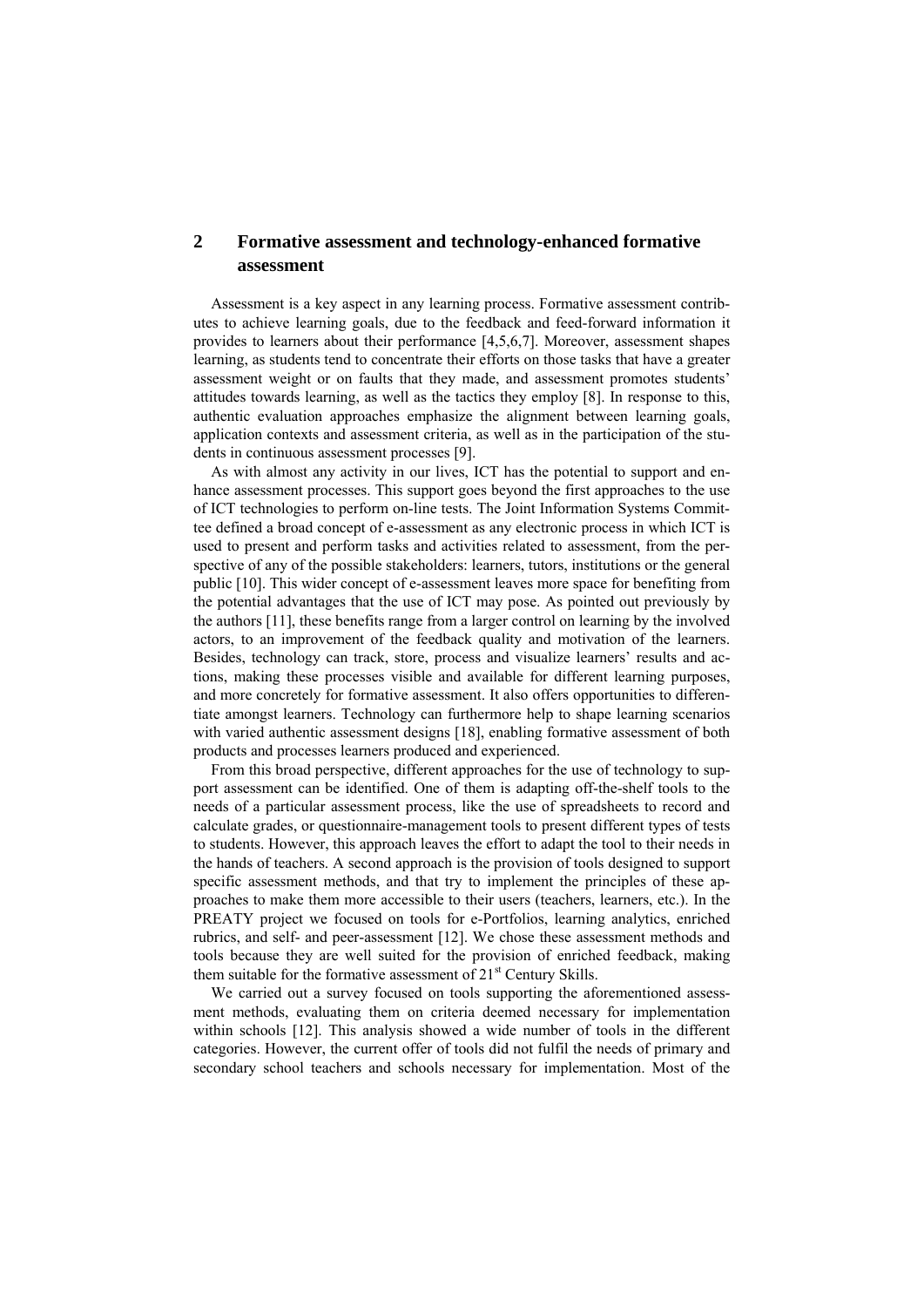reviewed tools, especially those related to Learning Analytics, are still only for researchers and positioned mostly in higher educational settings. They are potentially applicable in secondary school contexts, but it is quite difficult to make a translation towards primary schools. Moreover, they do not (yet) provide integrated environments with a usable interface. Many of the tools are at a prototype or piloting stage. Those in that situation do not provide enough stability for implementation in schools. Others are the result of research projects, which have failed to get the necessary continuation after the project lifespan. They currently lack technical support and an active community of users, which is an important drawback for application in school practices. Language is also a barrier. Since most of the reviewed tools are in English, they are not appropriate for their use in schooling contexts where English is not a native language. Exceptions are classes implementing bilingual models, international schools or those oriented to teach English as a foreign language learning.

In summary, the tools that are currently offered to support assessment methods were found to be not fully appropriate for use by primary and (partially) by secondary school teachers.

## **3 21st Century Skills**

The need to specifically define  $21<sup>st</sup>$  century skills is related to changing societal requirements both in terms of knowledge and cognition. But at least as important are the skills that go along with cognition, namely those needed to cope with changes and to be and stay motivated to learn. Several initiatives exist where groups of experts developed lists of competences deemed to be important for coping with the societal changes. Obviously technological-related skills, such as digital or media literacy, are represented in every list, but these skills go along with skills such as being able to collaborate, being creative, critical, self-regulative etc. Two of the most known of these lists are the key competences formulated by the European union and the  $21<sup>st</sup>$ Century Skills formulated by a business consortium [16,17]. Both the key competences and the  $21<sup>st</sup>$  Century Skills in these lists are formulated at a general and abstract level, although their aim is to be applied in (national) contexts and to be implemented within school curricula. However, it seems that the leap from the European to the class level is too big to allow for proper operationalization and hence implementation. That means that the skills as they are formulated do not define learning outcomes or levels of performance related to the targeted educational levels (yet). The EU key competencies are: 1) communication in the mother tongue; 2) communication in foreign languages; 3) mathematical competence and basic competences in science and technology; 4) digital competence; 5) learning to learn; 6) social and civic competences; 7) sense of initiative and entrepreneurship; 8) cultural awareness and expression [16]. The list of  $21<sup>st</sup>$  Century Skills developed by the business consortium (sponsored by Cisco, Intel and Microsoft) covers 4 domains: 1)Ways of thinking - Creativity, critical thinking, problem-solving, decision-making and learning; 2) Ways of working - Communication and collaboration; 3) Tools for working - Information and communications technology (ICT) and information literacy; 4) Skills for living in the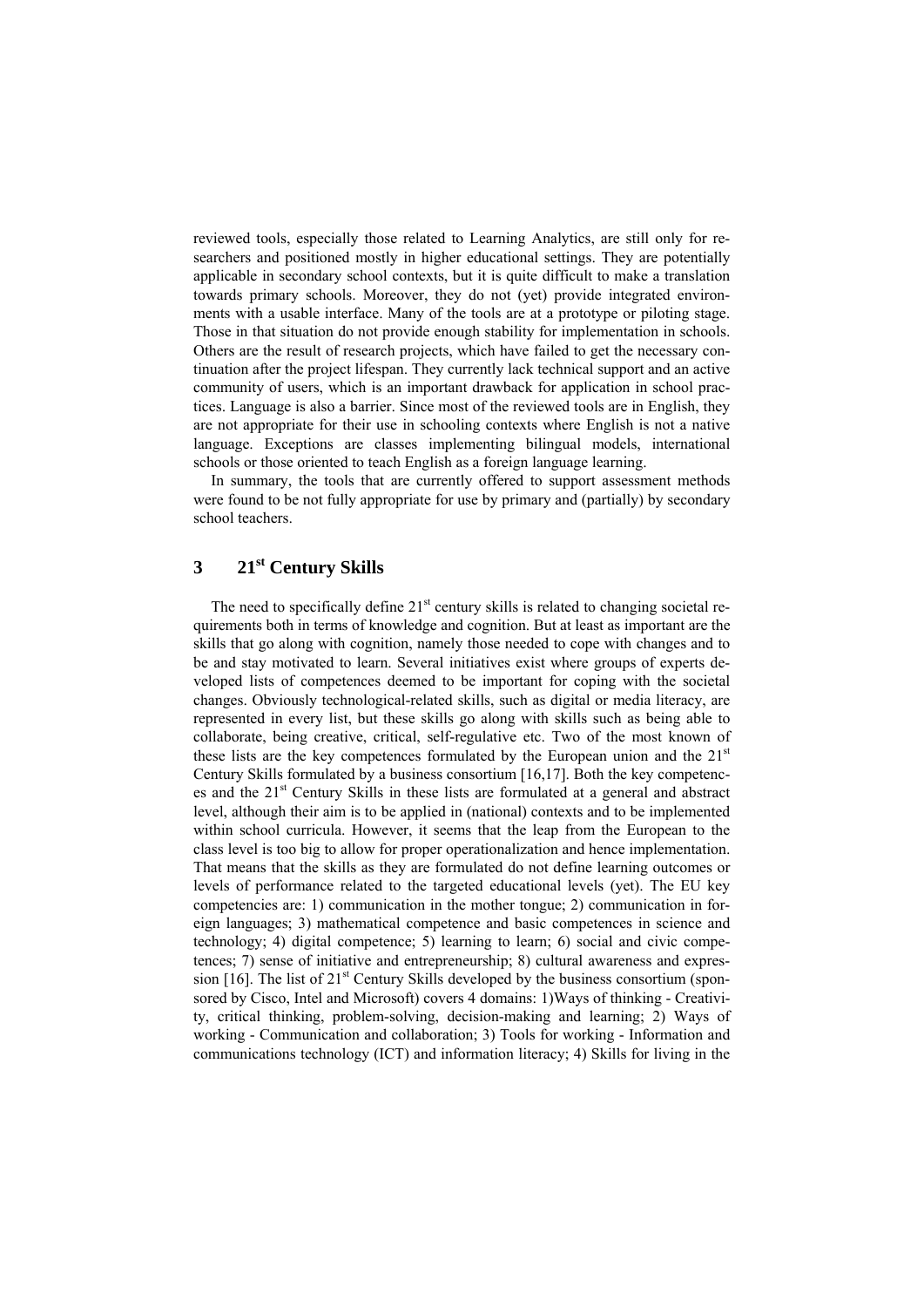world - Citizenship, life and career, and personal and social responsibility [17]. These lists with key competences are partially complementary and partly overlapping.

 Several studies [1][2] mention that, although the competences are seen as important, few or none of the countries have developed clear assessment policies for them. This can easily be understood, as different contexts and constellations of national issues and priorities could define other clusters of competencies as the most important ones. Overall, it seems not yet clear whether all  $21<sup>st</sup>$  skills should be addressed and are suitable to be taken up by primary and secondary schools and if so, how (a selection of)  $21<sup>st</sup>$  century skills should be interwoven in the consecutive curricula of primary and secondary schools and enacted in classroom practice.

# **4 Working together on the integration of formative assessment and 21st Century Skills**

The analysis of teachers' perceptions and needs regarding the formative assessment of 21<sup>st</sup> Century Skills is a complex endeavour, which depends on institutional, school, and personal conditions. Besides this, we have shown in the previous section that the gap between existing frameworks and implementation in educational practice still needs to be bridged. We here describe the results of two approaches adopted within the Preaty project to initiate a translation towards school practices: 1) Gauging teacher needs beforehand, to inform the development of professionalization initiatives around TEFA and 21<sup>st</sup> century skills. 2) Collaborate with teachers in workshops towards translations suitable for their practice.

### **4.1 Gauging teachers needs to inform professionalization initiatives in the Netherlands**

The Dutch partner employs various means to gauge the need of primary and secondary teachers, such as document analysis, individual and group interviews. In this paper the focus is on the results of a chat log analysis to gain insight in teachers' needs.

Foundation Kennisnet held an online seminar about  $21<sup>st</sup>$  Century Skills<sup>2</sup> and how to make them explicit in education, in which various models of  $21<sup>st</sup>$  Century Skills, reasons and manners to make them explicit and some example implementation projects were shown. During this seminar Dutch participants could discuss presented topics in a chat log. We asked Kennisnet permission to analyse this discussion, to acquire insight in participants' needs with regard to 21<sup>st</sup> Century Skills and current issues regarding implementation (such as suitable learning activities, assessment practices, technology use) in school practice. 37 seminar participants participated actively

<sup>&</sup>lt;sup>2</sup> Kennisnet is the public ICT partner for education in the Netherland, providing advice on the use and implementation of ICT s for primary, secondary and vocational education. See seminar (March 2014): http://www.youtube.com/watch?v=cYyZ3UkspyI&list=PLQI9hXCcoK1QZARMTuQ5YJTgWIYJGcQDg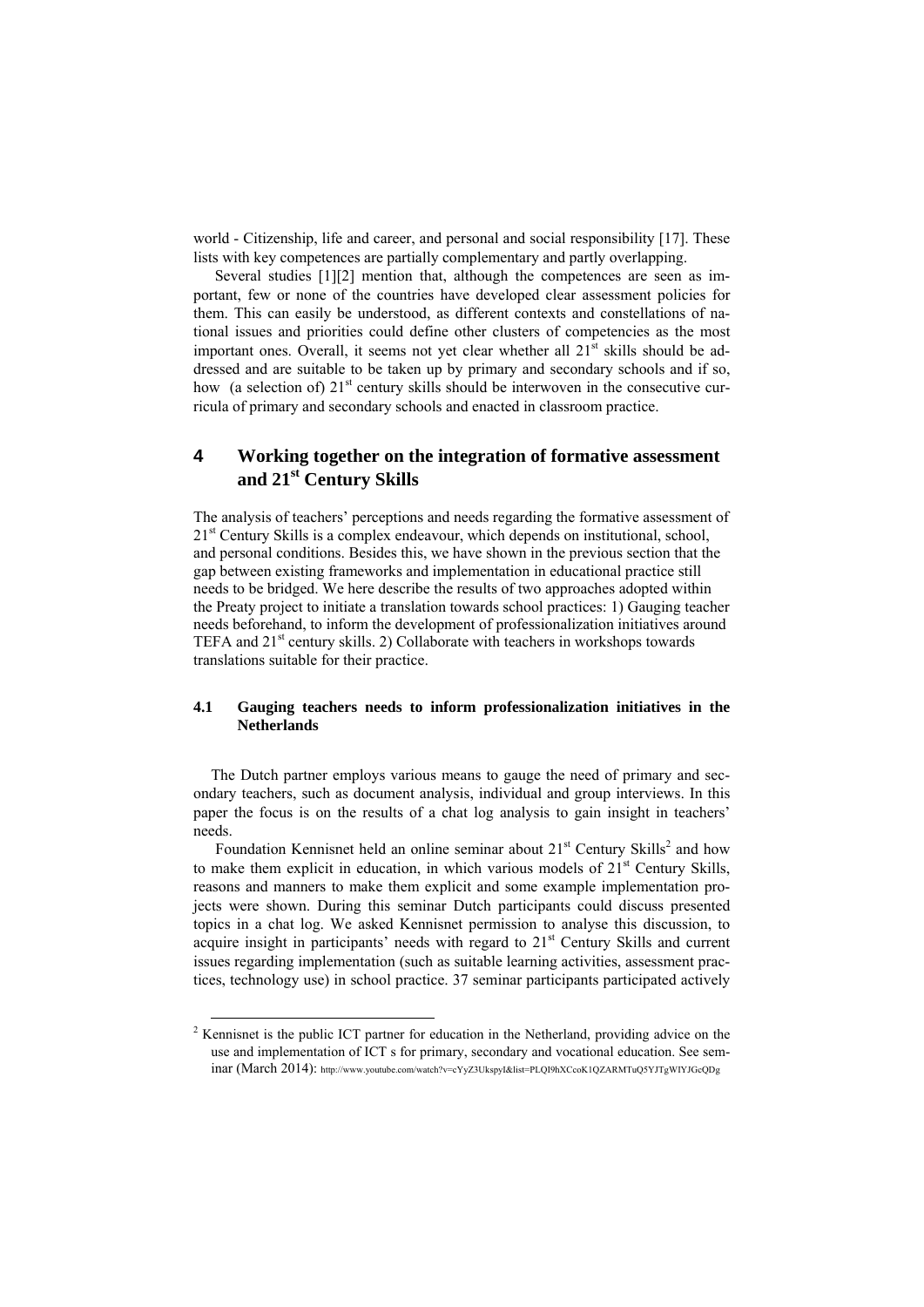in the chat, this group mainly consisting of teachers in various educational contexts, next to educational consultants and researchers. They created in total 443 text entries, which were processed anonymously. Entries which were not directly related to the content of the seminar (e.g. more practical, technical and social entries) were filtered out. The remaining 250 entries were then analysed by means of qualitative content analysis. All entries were read and re-read, a coding scheme was derived bottom-up from the chat-log content and the entries were then tagged with the coding scheme. Each entry could be labelled with multiple labels. Table 1 provides an overview of the labels derived from the chat-log entries and their definition, the label frequency as well as some example entries (in *italic)*, to provide further insight in the nature of the discussion.

| Label and description                                                                                                                                                                                                                                                                                                                                                                                                                                                                                                                                                                                                                                                                                                                                                                                                                                                                                                                                                                                | Label |
|------------------------------------------------------------------------------------------------------------------------------------------------------------------------------------------------------------------------------------------------------------------------------------------------------------------------------------------------------------------------------------------------------------------------------------------------------------------------------------------------------------------------------------------------------------------------------------------------------------------------------------------------------------------------------------------------------------------------------------------------------------------------------------------------------------------------------------------------------------------------------------------------------------------------------------------------------------------------------------------------------|-------|
|                                                                                                                                                                                                                                                                                                                                                                                                                                                                                                                                                                                                                                                                                                                                                                                                                                                                                                                                                                                                      | Freq. |
| <b>Implementation:</b>                                                                                                                                                                                                                                                                                                                                                                                                                                                                                                                                                                                                                                                                                                                                                                                                                                                                                                                                                                               | 86    |
| Remarks about how to implement 21 <sup>st</sup> Century Skills at classroom/school level,                                                                                                                                                                                                                                                                                                                                                                                                                                                                                                                                                                                                                                                                                                                                                                                                                                                                                                            |       |
| mentioning the following aspects:                                                                                                                                                                                                                                                                                                                                                                                                                                                                                                                                                                                                                                                                                                                                                                                                                                                                                                                                                                    |       |
| how to implement relevant learning activities: learning activities specified<br>top-down based on specified programmes for (integrated/specific) $21st$ century<br>skills or bottom-up by means of teacher-designed learning activities; potential<br>benefits and role of ICT in implementating 21 <sup>st</sup> century skills. E.g.: "when chil-<br>dren would get more digital instruction the teacher saves time which can be<br>used to support acquisition of new skills"                                                                                                                                                                                                                                                                                                                                                                                                                                                                                                                     |       |
| how to approach implementation: at what level (at national, school or indi-<br>vidual teacher level), how to gain commitment amongst teachers. E.g.: "could<br>implementation of 21st Century Skills happen at individual [teacher] level or<br>can it only happen at large scale?"; "search for well underpinned information<br>on which means/methods are most effective compared to only instructing. Not a<br>single teacher would object to a means to help their pupils learn in the best way<br><b>preconditions</b> (and their relations) for implementation. E.g.: " think of '4 in<br>balans" [a dutch model for ICT implementation at school level with 4 factors]<br>time and planning issues (estimation of implementation trajectory, time need-<br>÷<br>ed for acceptance of 21 <sup>st</sup> skills approaches in schools, how to use time effective-<br>ly ). E.g.: "what is the time line to accept the concept of 21st Century Skills as a<br>familiar concept within education?" |       |
| Understanding and conceptualization of 21 <sup>st</sup> Century Skills:                                                                                                                                                                                                                                                                                                                                                                                                                                                                                                                                                                                                                                                                                                                                                                                                                                                                                                                              | 57    |
| Remarks about:                                                                                                                                                                                                                                                                                                                                                                                                                                                                                                                                                                                                                                                                                                                                                                                                                                                                                                                                                                                       |       |
| definition, models, background/origin, nature, positioning and critics of $21st$<br>Century Skills. E.g.: "on their own these skills already counted in the 20th cen-<br>tury (think about all 'innovative schools'). To me the ICT component provides<br>another perspective with regards to pace, scale and organization"; "aim of<br>ATCS21 (Microsoft, Intel, Cisco) is to integrate a lot of ICT within education,<br>and their first strategy is to do so with digital tests and assessments (where in<br>the Netherlands Cito is already busy with). I find this a dangerous develop-<br>ment."<br>relations between and stress on skills: which skills are currently<br>stressed/included and which not, how do the skills relate. E.g.: "21st<br>Century Skills spans more than just media literacy"                                                                                                                                                                                        |       |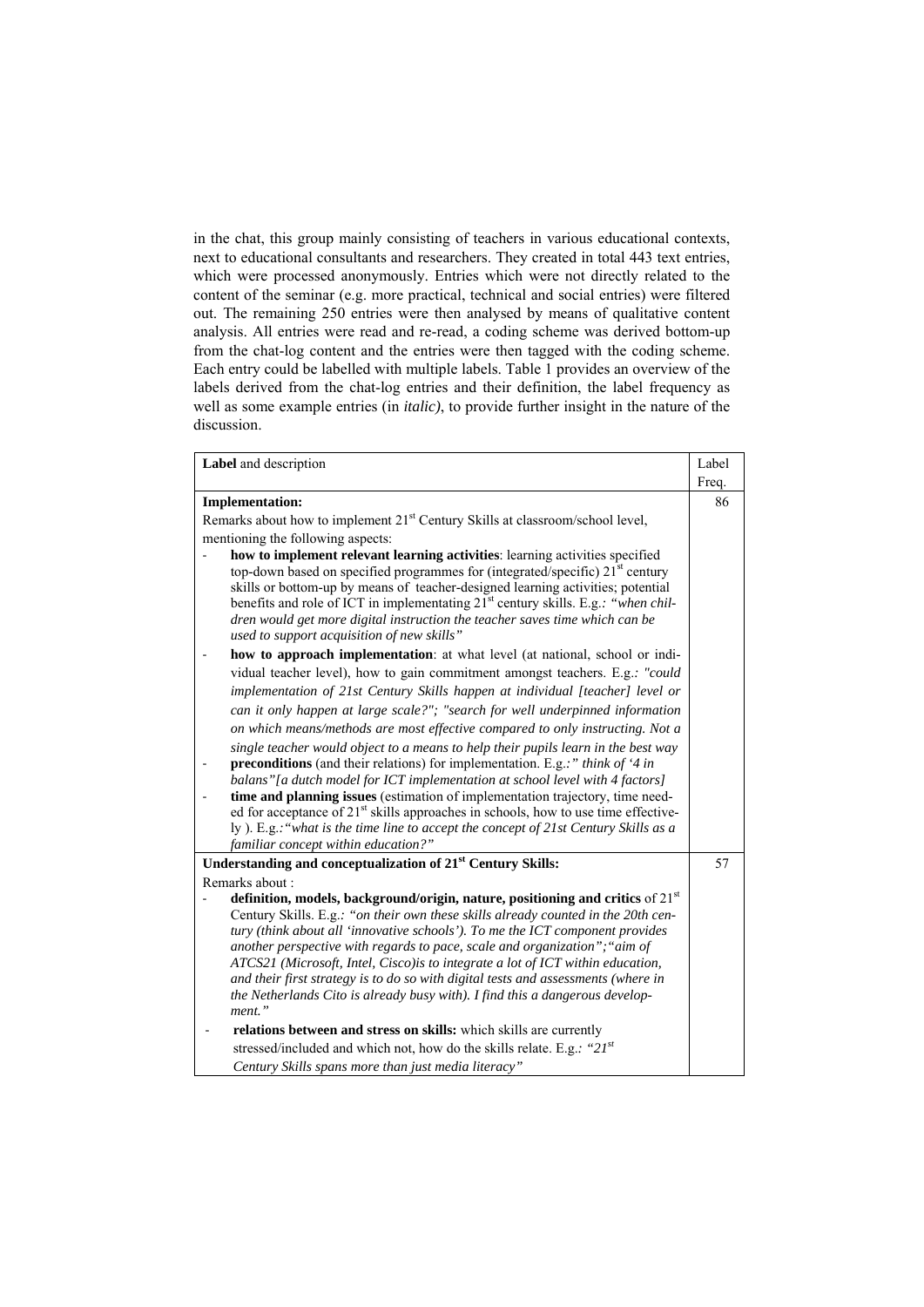| Teacher skills, attitude and professionalization:                                                | 39 |  |
|--------------------------------------------------------------------------------------------------|----|--|
| Remarks about the knowledge, skills and attitude that teachers need to have or ac-               |    |  |
| quire in order to be able to implement $21st$ Century Skills in their classroom. E.g.: "I        |    |  |
| think something proceeds this, namely the sense of why you would like to do it                   |    |  |
| [teaching] differently $(=$ attitude)"; "do we, teachers, actually have these skills our-        |    |  |
| selves? To say it with other words, how can you teach pupils something, that you                 |    |  |
| don't master yourself?"; "kids need to learn how to solve problems, teachers need to             |    |  |
| learn to leave this to the kids";" many teachers lack knowledge about the digital                |    |  |
| world"                                                                                           |    |  |
| Relations between 21 <sup>st</sup> Century Skills and curriculum/content/domain:                 | 34 |  |
| Remarks on:                                                                                      |    |  |
| whether skills can be learned separately from content or whether they should                     |    |  |
| be learned interactively/combined with content and with each other.                              |    |  |
| whether skills are transferable from one domain to another or domain-                            |    |  |
| dependant.<br>E.g.: "these 21st Century Skills are typically presented if they are not about any |    |  |
| content. That's quite interesting, as education is just about content."; "several skills,        |    |  |
| like research skills and collaboration, are definitely not domain specific";" domain             |    |  |
| specific content can as well stay like it is, skills are just another didactic approach"         |    |  |
| Outcomes/output:                                                                                 | 32 |  |
| Remarks on the objectives and potential results of introducing 21 <sup>st</sup> Century          |    |  |
| Skills in schools. E.g.:" are there already objectives that need to be reached                   |    |  |
| by education?"; "are these objectives smart [specific, measurable, accepta-                      |    |  |
| ble, reachable, time specific] ?"; "core learning objectives are also well                       |    |  |
| achievable by means of different didactics. That we already know decennia                        |    |  |
| from research. Think for example about collaborative learning"                                   |    |  |
| Good practice, examples and guidelines:                                                          | 31 |  |
| References to good practices, examples, thoughts, guidelines and tips that are usable            |    |  |
| or provide background and inspiration for implementing 21 <sup>st</sup> skills. E.g.: "I lately  |    |  |
| bumped into the initiative www.jeelo.nl, interesting and 21st century project-                   |    |  |
| oriented learning"                                                                               |    |  |
| <b>Policy:</b>                                                                                   | 26 |  |
| Remarks on decisions and developments around 21 <sup>st</sup> Century Skills at policy           |    |  |
| level. E.g.: "From the ministry of education and the curriculum institute                        |    |  |
| nothing is fixed yet, isn't it? Differently than in Flanders where by means of                   |    |  |
| the diamant-model several core competences (that show a large overlap with                       |    |  |
| the skills) are in the curriculum"                                                               |    |  |
| <b>Assessment:</b>                                                                               | 22 |  |
| Remarks on objectives, methods of and issues around (formative and sum-                          |    |  |
| mative) assessment of 21 <sup>st</sup> Century Skills. E.g.: "are there already tools or         |    |  |
| instruments available that can measure the $21^{st}$ Century Skills of pu-                       |    |  |
| pils/schools?"; "measuring is from the old paradigm. We have to think how                        |    |  |
| learners can picture/capture their own development. This goes more towards                       |    |  |
| portfolio learning"; "to me it appears useful to assess the state of affairs, so                 |    |  |
| that you can undertake goal-oriented interventions and adapt your teaching.                      |    |  |
| If this is possible with a portfolio it is fine, but then still you need to analyse              |    |  |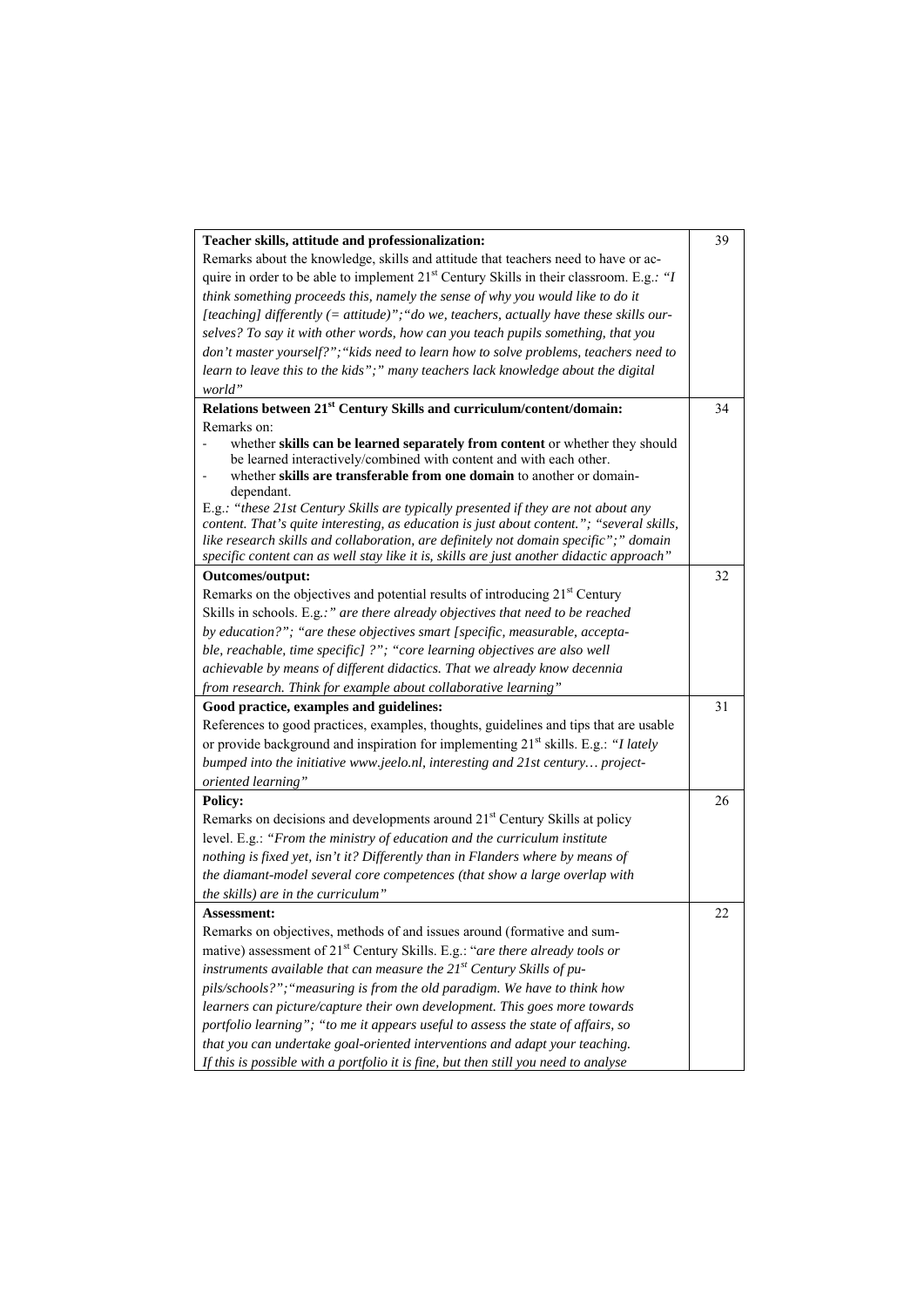| it"                                                                                                |                   |
|----------------------------------------------------------------------------------------------------|-------------------|
| Target group:                                                                                      | 2.1               |
| Remarks on 21 <sup>st</sup> Century Skills in relation to a specific target group. E.g.: "I do see |                   |
| many programmes in media literacy for primary education, but not for secondary                     |                   |
| education!"; "in secondary education it is mainly about learning pupils to recognize               |                   |
| self-regulation and that in the long term they can manage this themselves"                         |                   |
| <b>Tools/instruments:</b>                                                                          | 18                |
| Remarks on concrete (ICT) tools or instruments that support teachers, stu-                         |                   |
| dents and schools to (start to) work with $21st$ Century Skills. E.g.: " <i>maybe a</i>            |                   |
| Kijkwijzer (observation indicators/pointer checklist) is a good way to sup-                        |                   |
| port teachers, but that you further assess pupils by means of a portfolio and                      |                   |
| competences"                                                                                       |                   |
| <b>Research:</b>                                                                                   | 12                |
| Remarks on scientific research around 21 <sup>st</sup> Century Skills. E.g.: "is there any sound   |                   |
| research about 21st Century Skills available?"                                                     |                   |
| <b>School management:</b>                                                                          | $12 \overline{)}$ |
| Remarks on the contribution at school management level with regards to                             |                   |
| introducing 21 <sup>st</sup> Century Skills in schools. E.g.: "what does it mean as a              |                   |
| manager for policy and team development?"                                                          |                   |

**Table 1.** Overview results qualitative analysis of chat log about 21<sup>st</sup> Century Skills and how to make them explicit in education.

Looking at the most mentioned themes we can see that that the participants are, mostly at an individual level, struggling to make sense of  $21<sup>st</sup>$  Century Skills and how to implement them in their classroom. They state that there are no clear national agreements, policies, guidelines and frameworks (yet) that can be used to guide their implementation at school curriculum level. It is for example unclear whether  $21<sup>st</sup>$ Century Skills should be taught in combination with domain-related content and learned 'on the fly' or whether they should be taught, practiced, stressed and evaluated more extensively and expressively. Although teachers foresee a role for ICT to support and enable implementation of  $21<sup>st</sup>$  Century Skills, next to being part of one of the skills in itself, it is not clear what use would be most beneficial. Teachers also wonder whether they have the required competences to guide the introduction and implementation of  $21<sup>st</sup>$  Century Skills in their class, especially with regards to the ICT componetn. Also the manner to look upon assessment of the  $21<sup>st</sup>$  skills, e.g. in a (combination of a) formative or summative way, is yet to be defined, still even at a conceptual level. In short, teachers and schools are still in a searching and explorative phase with regards to  $21<sup>st</sup>$  Century Skills implementation.

## **4.2 Collaborating with teachers to translate the needs to their practice in Spain**

The Spanish partner designed and set up two teacher training workshops. The first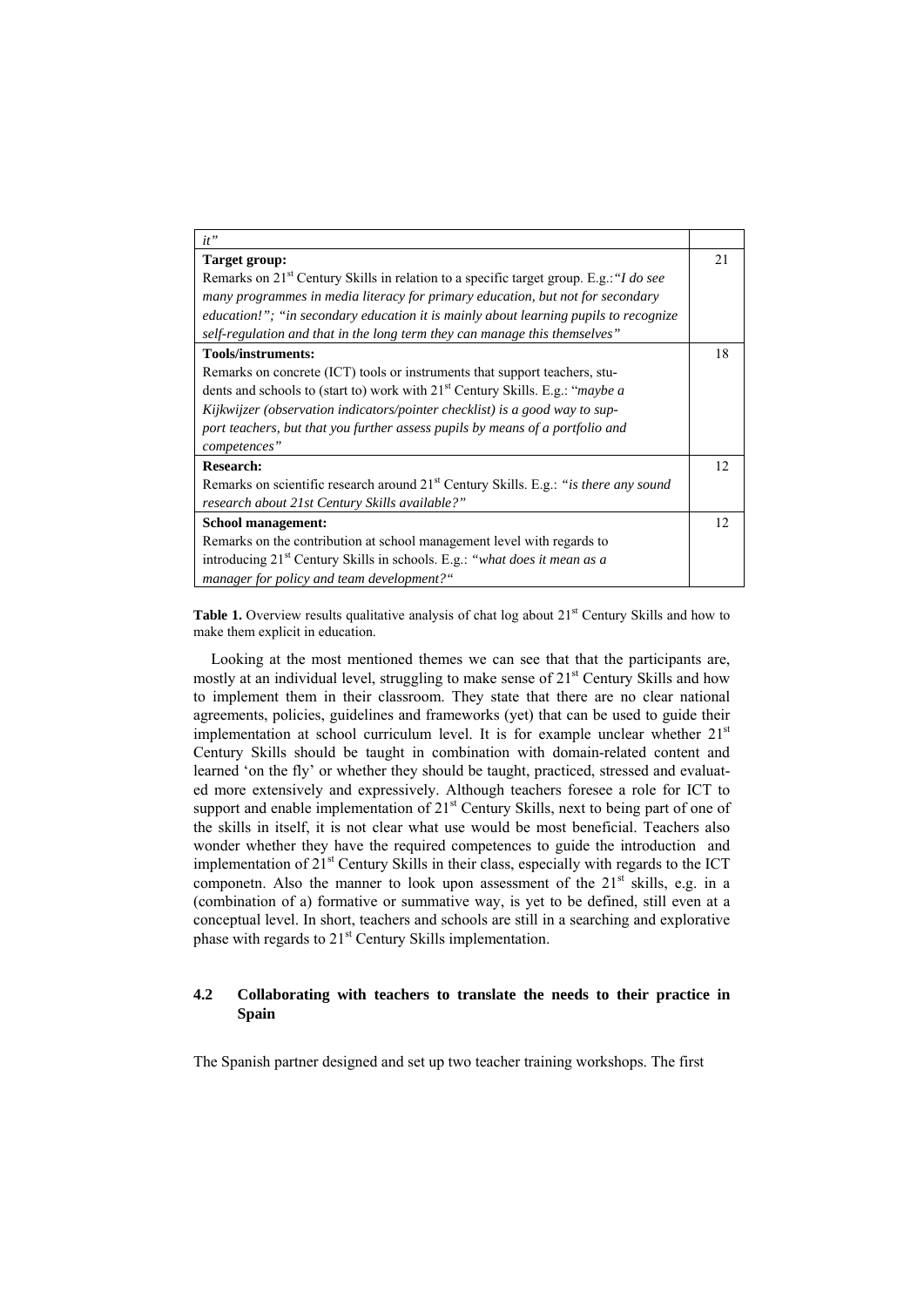workshop (WS1) was conducted at a primary school reckoned for its innovative character, especially regarding the integration of ICT in their classes [13]. The 25 participant teachers attended the workshop in the context of the continuous formative assessment plan of the school. Therefore, they did not volunteer to assist to this workshop. The second workshop (WS2) was organized at the University stances. Seven primary school teachers volunteered to assist to the three sessions, which were organized right after WS1 had finished. The goal of these workshops was to offer teachers conceptual and practical tools that enabled them to reflect on their assessment practices, show them procedures to integrate the assessment of competences, and eventually, help them apply e-assessment approaches presented at the workshop in their practice.

#### **Evaluation instruments and methods**

The workshops provided valuable initial evidence about teachers' needs regarding the assessment of  $21<sup>st</sup>$  Century Skills, and the role that ICT tools can play to support them. The evaluation instruments and methods used were initial and final questionnaires, observations and group discussions (see Table 2):

|                       | Workshop 1            | Workshop 2                |
|-----------------------|-----------------------|---------------------------|
| Initial questionnaire | [Init-Quest-WS1]      | [Init-Quest-WS2]          |
| Formal observations   | $[Obs1-WS1]$ $[Obs2-$ | [ $Obs1-WS2$ ] [ $Obs2$ - |
|                       | WS1] [Obs3-WS1]       | WS2] [Obs3-WS2]           |
| Final discussion      | [Diss-WS1]            | [ $Diss-WS2$ ]            |
| Final questionnaire   | [Final-Quest-WS1]     | [Final-Quest-WS2]         |

**Table 2.** Instruments and methods used to collect data in the Spanish workshops, with the labels used to refer to them.

Like every needs analysis also this one has limitations. As mentioned beforehand, we adapted the pace and content of the sessions to the needs of the participants, which were not always relevant to our research goals. Time restrictions were also strong. An example of this is the short time we could devote to the final discussions, due to the time we had to dedicate to previous activities. In response to this limitation, we plan to complete the data-gathering phase by organizing further group discussions with a selection of teachers.

#### **Findings**

The first two issues we had to face while designing the workshops were related with how to present the participants methods for the integration of  $21<sup>st</sup>$  Century Skills in the curriculum, and the selection of the most appropriate e-assessment methods and tools to present at the workshops.

The integration of  $21<sup>st</sup>$  Century Skills into the curriculum of Primary schools in Spain has not been sufficiently developed at the official level. In spite of some efforts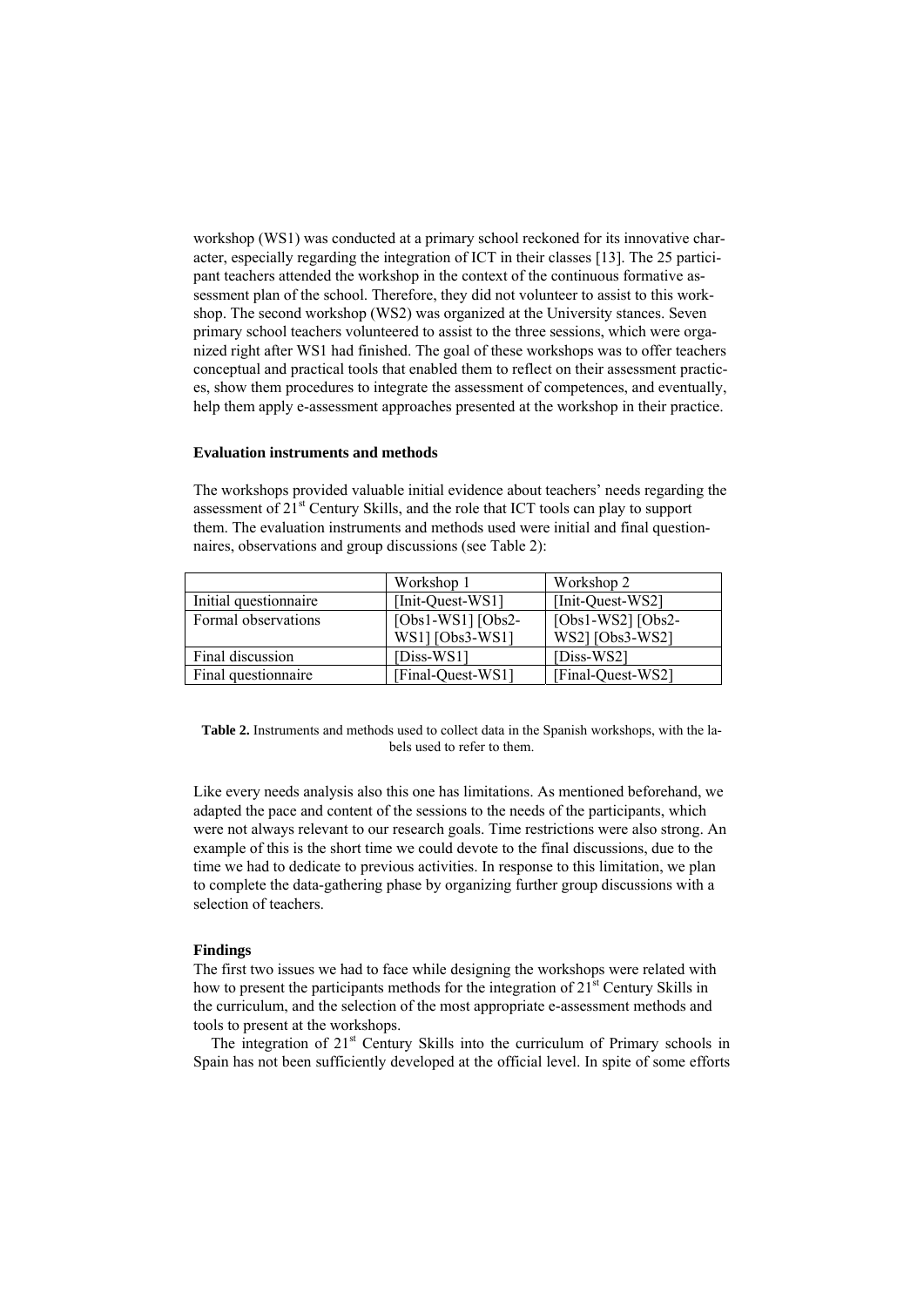[14], teachers have not received sufficient directions about how to integrate these skills in the curriculum, even less about how to assess them. There are very few examples of schools that have carried out this endeavour [15]. While designing the workshops we used the experience of a secondary school teacher as an example. He is an active innovator himself, who had already faced this problem, and had a vast experience as trainer in teacher workshops. He had designed a process that defined how to map these competencies to assessment criteria, and how to include them in the learning activities proposed in his classes (supported or not by technology). At the workshops he explained his experience and how he had managed to bridge the competencies with assessment criteria, and these with the learning activities. Then, the participant teachers were asked to fulfil an activity plan where they could put in practice these procedures.

It turned out that the intervention of this teacher was one of the most valued aspects of the workshop, as recognized in the final evaluation questionnaire ("*I appreciate that everything was based on the experience of a colleague that has already applied it*" [Final-Quest-WS1]. However, being a secondary school teacher, some participants still questioned whether the examples where applicable to their classes. ("*The assessment instruments are too detailed for the application I foresee in the classroom*" [Diss-WS1]; "*Time in classes is very limited, we do not have time inside or outside the class to reflect on the students' advancement*" (this is related to the formative evaluation) [Obs3-WS1]. This calls clearly for the need of documenting yet more meaningful examples, and to the need of adapting the assessment criteria to match the context of primary school teachers.

The process of assessing competencies requires tools that support teachers in the creation of instruments that operationalize the assessment criteria (control lists, rubrics, etc.). The e-assessment approach that best matches this need are electronic rubrics, and therefore, we focused the workshop on this approach.

We chose Evalcomix<sup>3</sup> out of six other tools that had been analysed previously in the context of the Preaty project [12]. Evalcomix was selected based on a set of criteria referring to the usability, stability, support, language, price, user-friendliness and integration in a VLE. Regarding this last criterion, the teachers in the workshop demanded a tool that could be integrated in Moodle, which was their institutional VLE [Init-Quest-1]. Evalcomix supports the design and management of assessment instruments, such as checklists, rating scales and rubrics. It offers English and Spanish versions, and can be integrated in a VLE (Moodle or LAMS) to assess learning activities. The fact that teachers in this school already used Moodle for their lessons added potential value to the choice of Evalcomix. At the workshops, it was employed to show the participant teachers how to define and apply a checklist, a rating scale and a rubric. The participants worked on assessment criteria defined in a previous activity, and used these and the tool to develop assessment instruments.

However, and in spite of the fact that Evalcomix complied with the selection criteria listed above, it showed important limitations for its use by the primary school

l

<sup>3</sup> http://evalcomix.uca.es/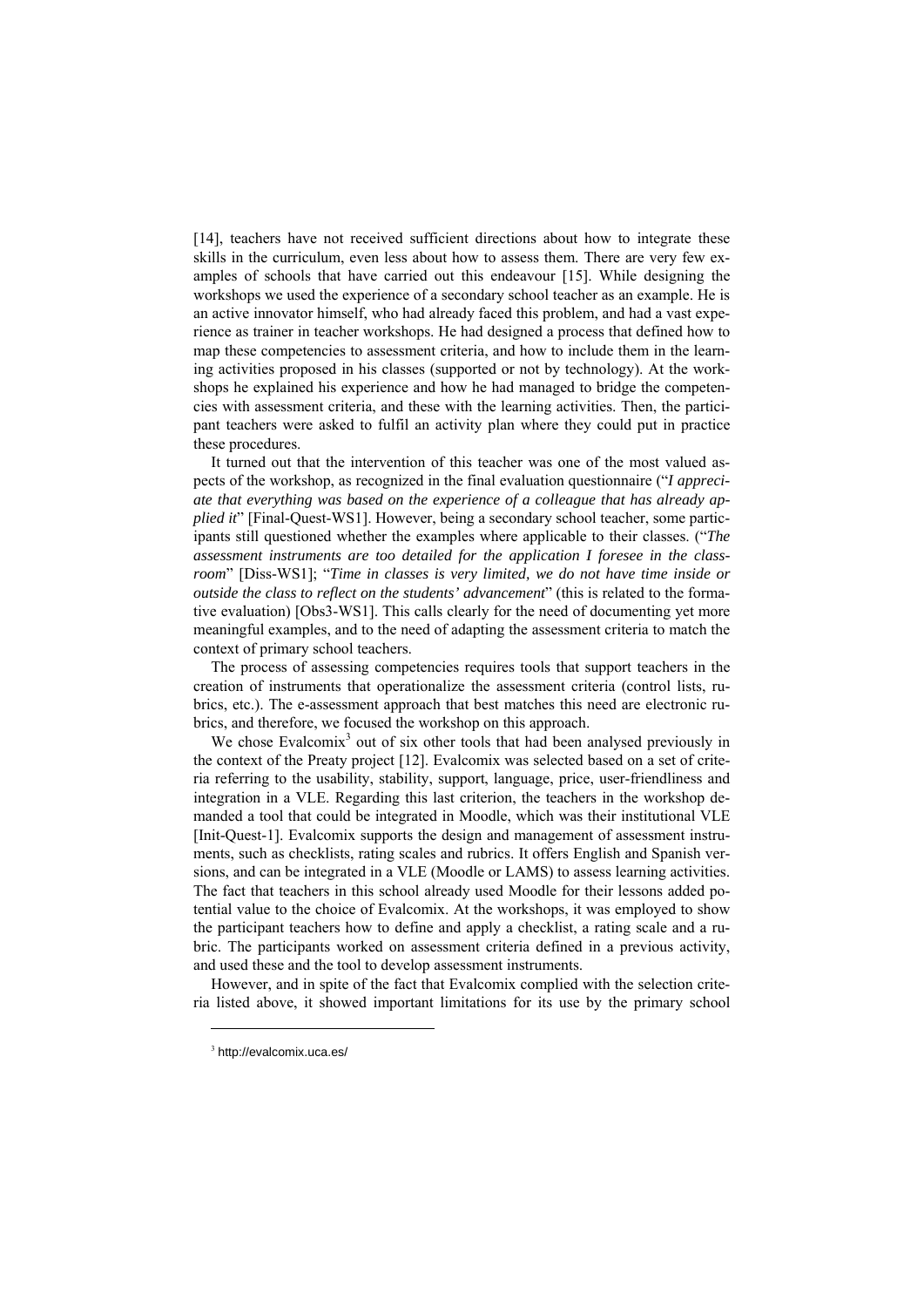teachers. As noted by one of the teachers in the final questionnaire "*The product itself, Evalcomix, needs to be improved*. *These improvements should be done in two directions: on the one hand, making all the system more intuitive, it should not require more than 10 minutes to learn; on the other hand, the labels should go hand in hand with the (educational) design, words like "attributes" are not in our teachers vocabulary*" [Final-Quest-WS1]. Another teacher in the second workshop raised the question of what was the benefit of using Evalcomix instead of another off-the-shelf tool, such as Google Forms. In the discussion that followed this comment it was agreed that these tools are useful if integrated in a VLE used by the students (not only by teachers, as it is the case in many primary schools) [Obs2-WS2]. In fact, Evalcomix only exploits its full potential in complex evaluation processes, involving not only the teacher but also the students, in peer-assessment and self-assessment. These approaches to assessment are not normally used, especially at the first courses ("*The main problem for us as primary school teachers, is … that the students cannot use the resources autonomously due to their age*"; "*The lower levels (referring to 6- and 7 years old) are not able to create their own resources*" [Obs2-WS2].

Of course, technology itself is still seen as an obstacle ("*We cannot depend on technology (it may happen that the connection does not work, and my computer is very slow*") [Obs3-WS1]. When asked about which were the main problems to adopt the approaches studied in the workshop, two groups of teachers pointed out this issue: "*Internet access and the command of computer and technical issues*" [Diss-WS2], "[the main problem is] *The lack of technological resources in the school, the fact that we sometimes do not know how to use them …"* [Diss-WS2]. In fact, we experienced this kind of technological hazard in the first workshop, the one run at the primary school instances. Several issues related to the configuration of the lab, and of the access to the Moodle server used for the course, caused us many problems "*We have dedicated 5-6 minutes to explain them how to enrol in the new course*", "*The server* [where the Moodle course with Evalcomix is installed] *breaks down. We try to export the instruments to import them later on, and it does not work either. I phone B. [in charge of the unit that runs the Moodle server] to get a number to call to"*; "*We are obliged to finish the session now* [15 minutes before expected]" [Obs2-WS1]. As mentioned beforehand, this happened in a school that has been acknowledged to have the highest level of ICT-integration<sup>4</sup>. Schools need more reliable resources to enable a more natural use of technology.

Some teachers expressed their concerns that these methods require them to be in front of the computer all the time [Obs3-WS1], which is not the way they usually work. Therefore, an issue for further reflection is to see whether current ICT-based assessment methods are of value for these classrooms, which are not (yet) implementing the one-to-one computing paradigm. In these contexts, most of the activity is still

 <sup>4</sup> The Regional Administration of Education in Castilla y León has established a 5-level certification system to determine the quality of the integration of ICT at schools. This accreditation takes into account the use of ICT according to the resources available, the quality of the didactic proposals put in practice, and the permanent teacher training proposals accomplished in the school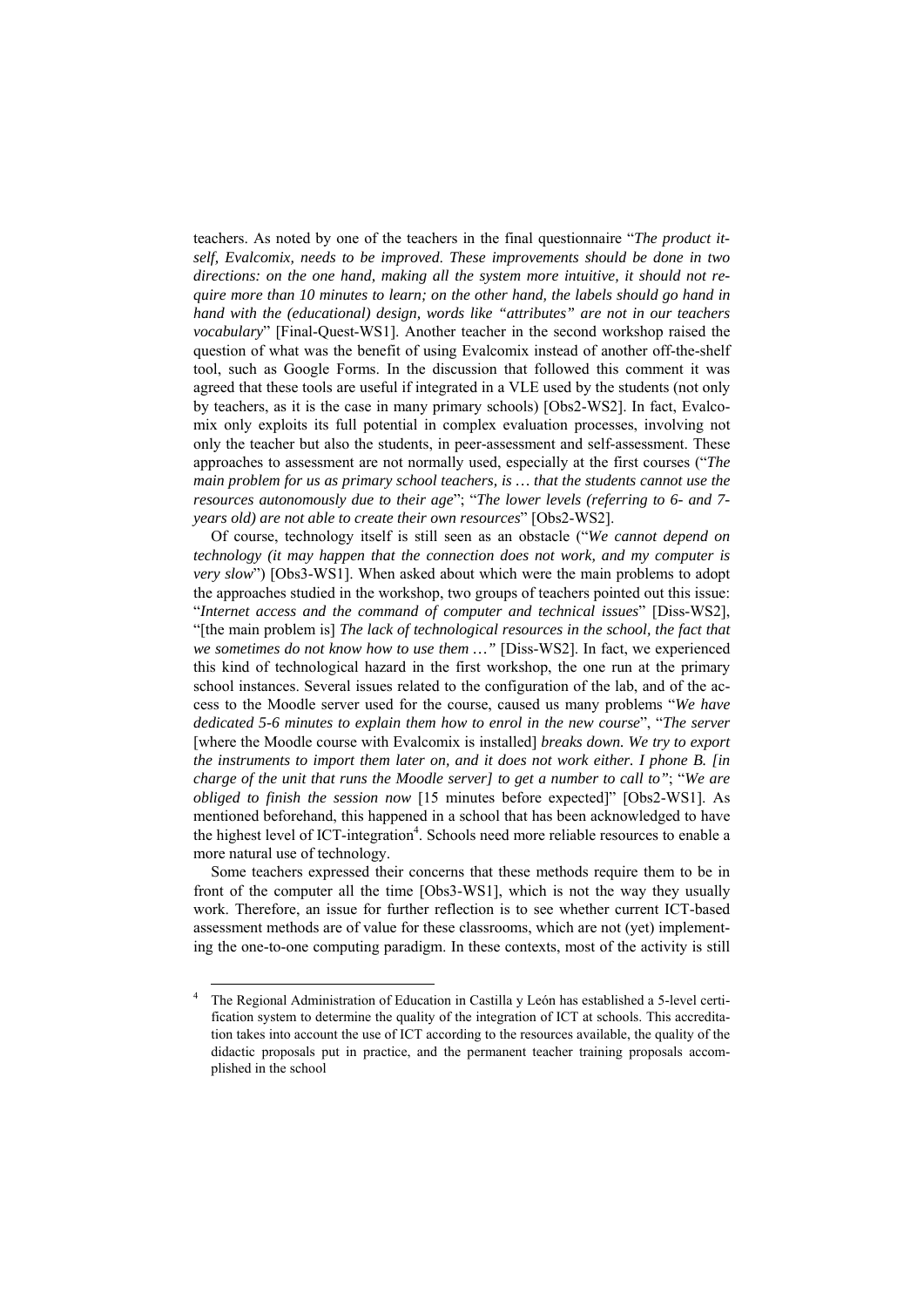done off-line, with no intervention of computers, and therefore, the role of ICT-based tools is restricted.

In spite of the limitations observed, the teachers also envisioned some of the potential advantages of these approaches. Interestingly, they stated that they are appropriate to assess group learning (The answered "*To assess group learning*" to the question about which possibilities they saw for these methods and tools) [Obs3-WS1, Diss-WS2]. They saw the potential provided by this kind of systems to share evaluation instruments ("*These instruments can be useful to share with other colleagues*") [Obs3-WS1-3], although, as noted by one participant, "*it is difficult to reach consensus about the indicators with the rest of the teachers*" [Diss-WS2]. Some teachers noted the potential for reutilization ("*It takes time to elaborate them, but it is worthy at mid-term. It can be applied in multiple occasions with slight modifications*") [Diss-WS2].

## **5 Conclusions**

Holding the results of the two studies presented against the Surrey and Ely model with eight conditions (C's) that positively influence implementation of innovations in education [3] we can draw several conclusions regarding what is possible to advance implementation. We see that teachers do in fact **experience a sense of urgency and dissatisfaction** (C1) with the status quo. Many are at an individual level wrestling with the question 'How can I implement  $21<sup>st</sup>$  Century Skills in my classroom?'. However, this urgency seems to be mainly caused by external factors (namely due to policy and societal influence) to do something with  $21<sup>st</sup>$  Century Skills in their classroom, and it is yet unclear whether teachers are in fact at an individual level **committed**   $(C7)$  to the introduction of  $21<sup>st</sup>$  Century Skills in their classroom.

Apparently, teachers currently experience that **the basic conditions and resources** (C3) for implementation are lacking or insufficient and the overall guidelines for implementation are absent or vague. No practical, implementable educational models, methods, assessment indicators and instruments, ICT-tools or guidelines were supplied with the frameworks for  $21<sup>st</sup>$  Century Skills to make the process of implementing learning activities and assessment practices straightforward. Teachers experience this lack of educational methods as a drawback, although they are actively searching themselves for good practices, tools and instruments that they could use. Lack of clarity about implementation is also related to uncertainty about the definition of skills. The lists of skills are not recognized as new or as indispensable for students to learn, except for the realization that ICT is an integral part of being competent in the skills. Although they do realise that it is important to have instruments to assess the skills, no relation is made with technology-enhanced formative assessment as a new pedagogical approach that can contribute to implementation of  $21<sup>st</sup>$  century skills. Also the trouble-free use of the ICT-infrastructure at primary and secondary schools (e.g. in terms of secure and stable wireless network access, sufficient number of devices for a 1-to-1 computing approach, the connection with an overarching Virtual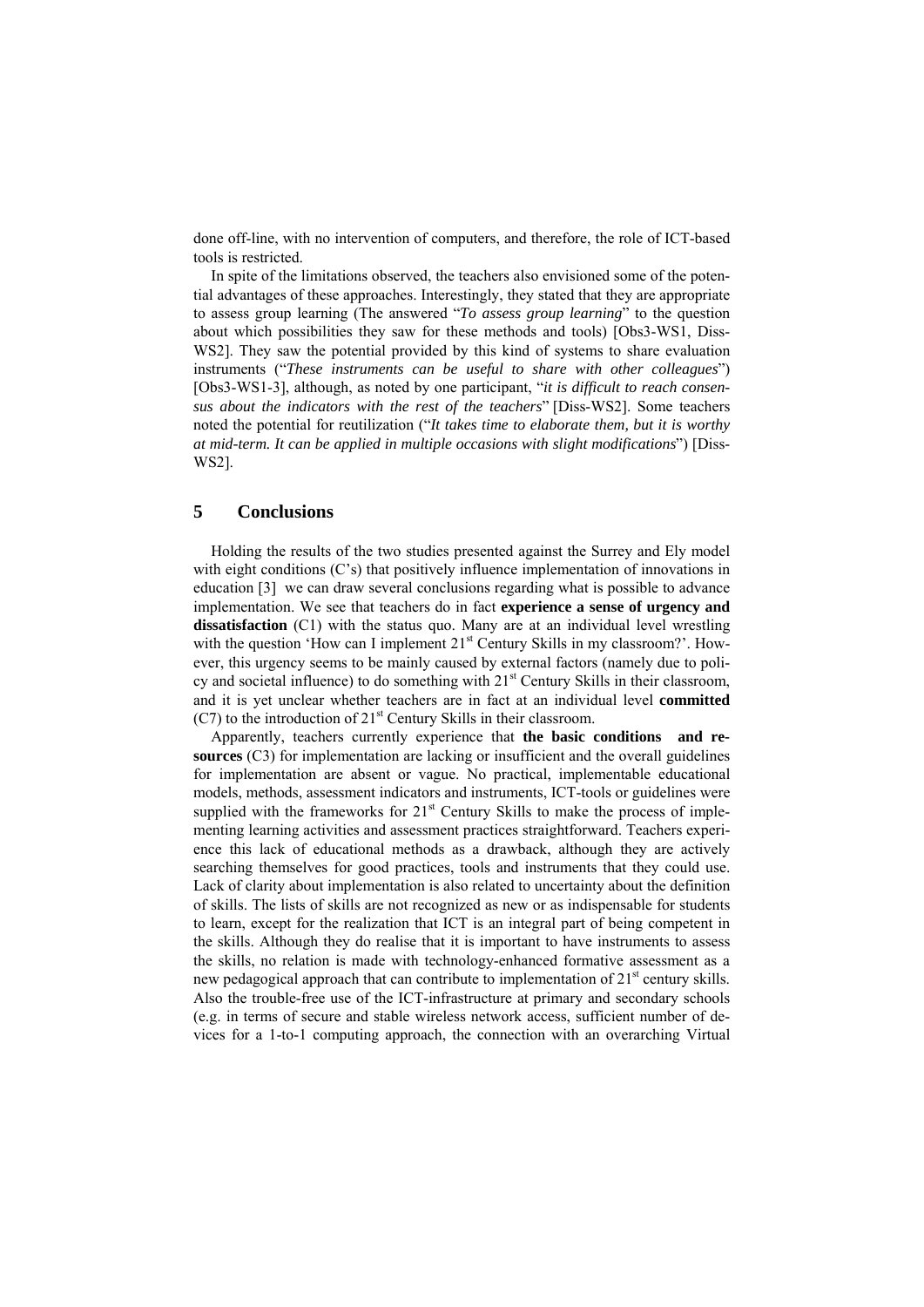Learning Environment (VLE) and the use of a VLE by both teachers and learners) cannot be taken for granted when introducing TEFA for  $21<sup>st</sup>$  Century Skills.

Teachers are also unsure about their own **knowledge and skills** (C2) and especially outspoken towards the lack of ICT skills; here the duality between their own lack of skillfulness and the need to train students in this field continues to exist. In addition, they do not experience sufficient participation and leadership by either the ministry nor by school management (C6 and C8). In both studies nothing was mentioned with regard to the **availability of time** (C4) to acquire knowledge and skills and available **rewards or incentives** (C5) for teachers.

Despite the detected conceptual and practical challenges teachers stills see the advantage of integrating  $21<sup>st</sup>$  Century Skills in their classroom practice and at curriculum level. However, they feel that they need to be facilitated on a more practically oriented level to achieve this in the future. Based on these findings, the Preaty project adopts the following approach to support the implementation of  $21<sup>st</sup>$  Century Skills with technology enhanced formative assessment at classroom level in primary and secondary schools:

- ─ a collaboration/'joint venture' developmental approach with teachers, by means of collaborative professionalization, to develop a translation from overarching frameworks towards practically implementable solutions and to gain further insight in their commitment at individual level. This approach should also result in further exploring and intertwining  $21<sup>st</sup>$  century skills and formative assessment approaches and the use of technology to support and enhance formative assessment practices in schools.
- using formats that connect to and elaborate upon a teachers' experience, that provide tips and guidelines for implementing them in classroom practice, that highlight potential practical benefits (such as sharing with teachers and re-utalization) and that stimulate teachers' own reflection on their practice (e.g. by (multi-media) story-telling of other teachers' experiences and problems, concrete lessons or good practices and case descriptions of schools).

**Acknowledgements**: We would like to gratefully acknowledge the contribution of the PREATY Project, that is funded by the European Commission's Lifelong Learning Programme, Project Number 526965-LLP-1-2012-1-GR-COMENIUS-CMP, which has part-funded this work.

## **6 References**

- 1. Ananiadou, K., Claro, M. (2009). "21<sup>st</sup> Century Skills and Competences for New Millennium Learners in OECD Countries", OECD Education Working Papers, No. 41, OECD Publishing. doi: 10.1787/21852526115
- 2. Gordon, J., Halasz, G., Krawczyk, M., Leney, T., Michel, A., & Pepper, D. (2009). Key competences in Europe: Opening doors for lifelong learners across the school curriculum and teacher education (pp. 1–328). Warsaw, Poland. Retrieved from http://ec.europa.eu/education/more-information/doc/keyreport\_en.pdf